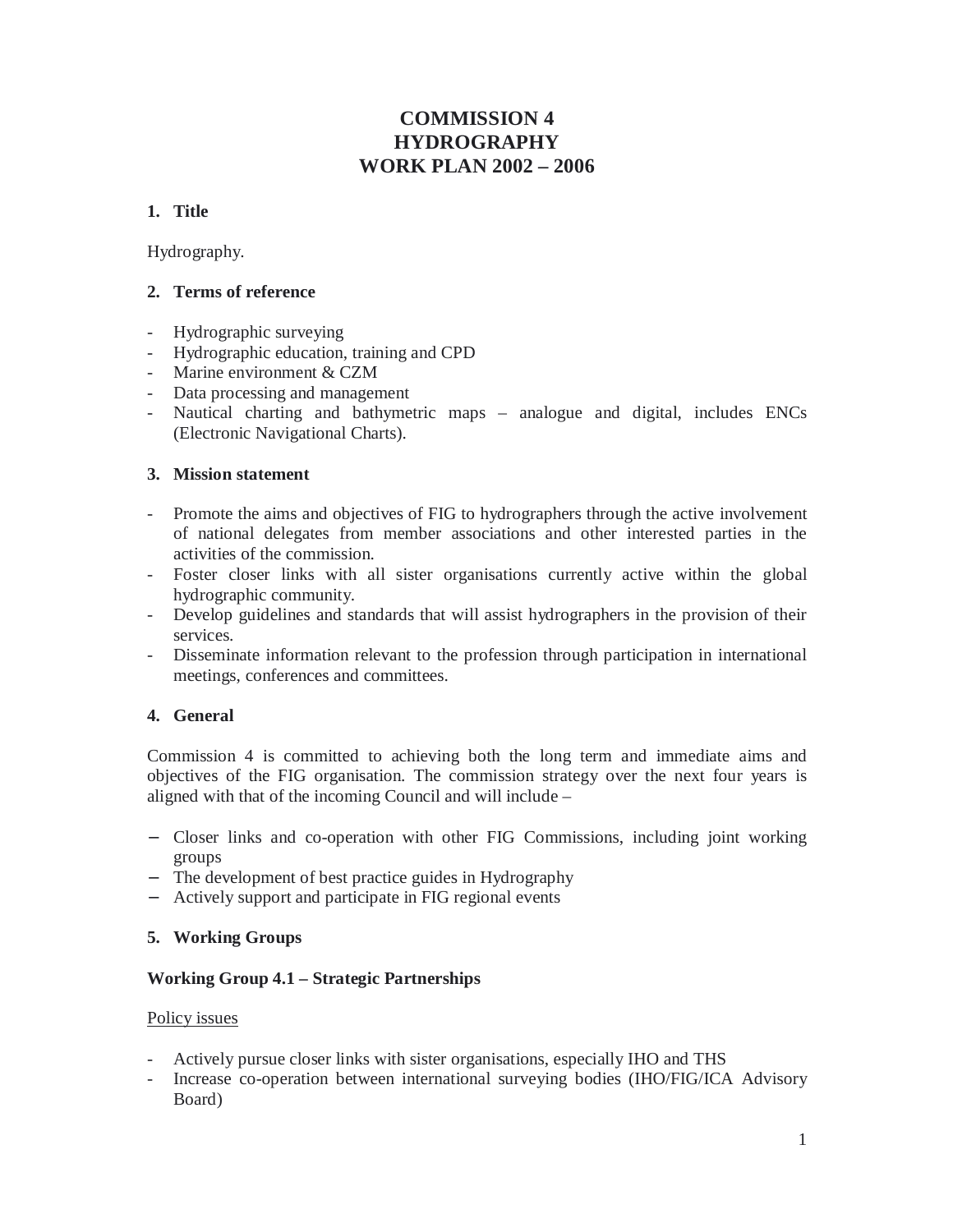### Chair

Mr. Adam Kerr (United Kingdom), e-mail: kerr@cwcom.net.

### Specific project(s)

This is a time of major change within the institutions and organisations of the global hydrographic community. Thus providing a unique opportunity to redefine both the informal and formal links with the specific aim of creating a lasting co-operation and a sharing of knowledge and resources.

### Workshop(s)

Presentations at FIG working weeks and other hydrographic conferences.

### Publication(s)

Internal and external progress reports will be prepared, working towards the development of more formal agreements.

Timetable

2002-2004.

#### Beneficiaries

Commission delegates, commission officers and hydrographic surveyors world wide.

# **Working Group 4.2 – Vertical Reference Frame** (A Joint Working Group with Commission 5

#### Policy issues

- Develop and promote the understanding and realisation of a vertical reference frame for use in hydrography.
- Examine the demand for a seamless vertical reference frame for use in hydrography and marine navigation.
- Develop an inventory of vertical reference surfaces used in hydrography in various countries of the international community.

# Chair

Dr. Ahmed El-Rabbany, Canada (e-mail: rabbany@ryerson.ca)

#### Specific project(s)

- Produce a white paper on current understanding of what is meant by a Vertical Reference Frame and how this relates to Hydrography and Navigation.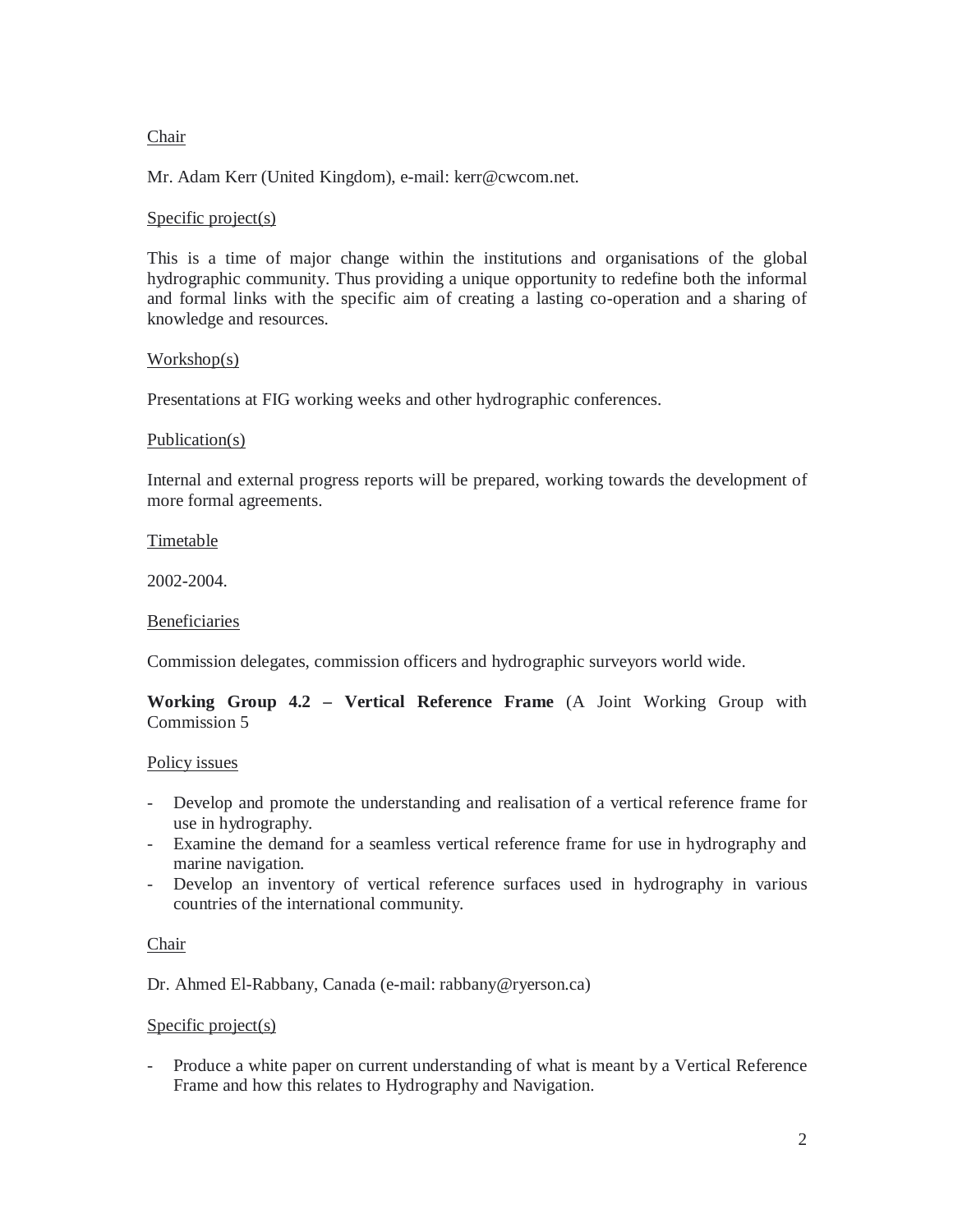- Work with Commission 5 and sister organisations to increase awareness and knowledge of the use of a vertical reference frame.
- Collect information from the international communities on the activities related to the vertical reference surfaces in hydrography. Previous efforts by FIG, IHO and IAG shall be considered.

# Workshop(s)

- To participate in the FIG working weeks shown below.
- To participate in THS activities.
- To organize a workshop in one or more of the developing countries; from example the Arab Institute of Navigation in Egypt.

#### Publication(s)

- Technical papers presented by the members of the working group at the various workshops outlined above
- Final report to be presented at the FIG Congress in 2006.

### Timetable

 $2002 - 2006.$ 

### Beneficiaries

Commission delegates / officers and hydrographic surveyors.

**Working Group 4.3 – Coastal Zone Management (CZM)** (A Joint Working Group with Commission 7)

#### Policy Issues

- To develop and promote Coastal Zone Management in hydrography to include Ocean Governance and Marine Cadastre.

#### Chair

Michael Sutherland (Canada), e-mail: d8kw@unb.ca (appointed by Commission 4)

#### Members

Appointed by Commission 4:

- − David Neale (Trinidad)
- − Philip Collier (Australia)

Appointed by Commission 7:

- − Prof. Mike Barry (South Africa / University of Calgary, Canada)
- − Dr. Paul Munro-Faure (United Kingdom)
- − Ir. Ina Elema (Netherlands)
- − Prof. Ian Williamson (Australia) as liaison to UN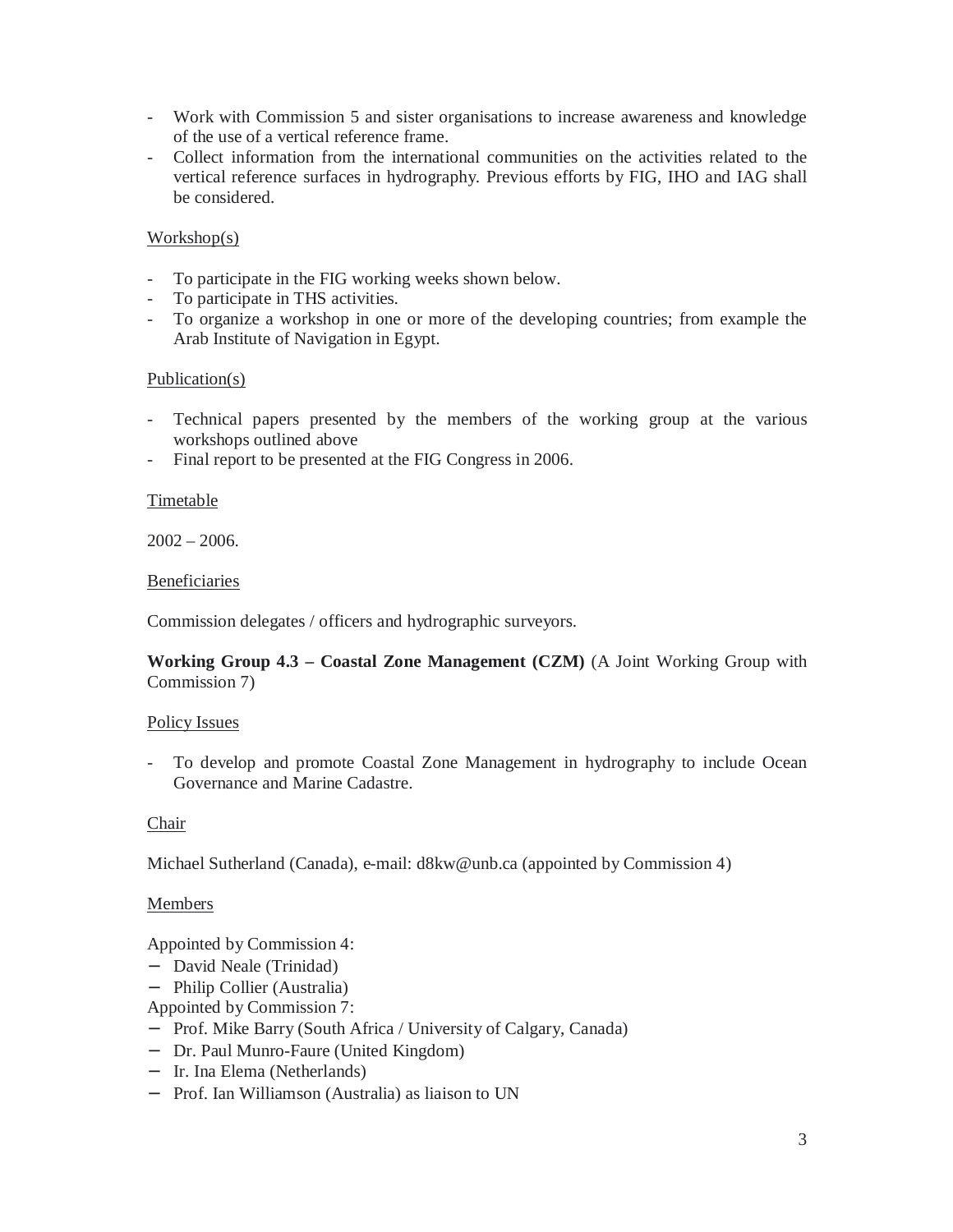### Specific project(s)

- To encourage and co-ordinate future developments in CZM, including boundary delimitation, maritime jurisdiction and marine spatial data infrastructures.

# **Working Group 4.4 – Education and CPD** (A Joint Working Group with Commission 2)

### Policy issues

- Hydrographic education & CPD.

### Chair

Adam Greenland (United Kingdom), e-mail: adam.greenland@pola.co.uk

### Specific project(s)

- Education & CPD seminars at FIG Regional Strategic Meetings and Working Weeks.

Workshop(s)

As required.

Publication(s)

None.

Timetable

 $2002 - 2006$ .

Beneficiaries

Hydrographic surveyors.

# **6. Co-operation with Sister Organisations**

# FIG/IHO Committees

Commission 4 currently represents FIG in two FIG/IHO standing committees: the Technical Assistance and Co-operation Co-ordination Committee (TACC) and the International Advisory Board (IAB) on Standards of Competence for Hydrographic Surveyors (jointly with IHO and ICA).

#### **Notes**:

- 1. FIG and IHO are in the process of developing a Memorandum of Understanding (MOU) which is due to be completed by mid 2002.
- 2. The IHB has just been re-elected April 2002 and Commission 4 is planning to meet with the newly elected Bureau to discuss how we co-operate more closely in the future.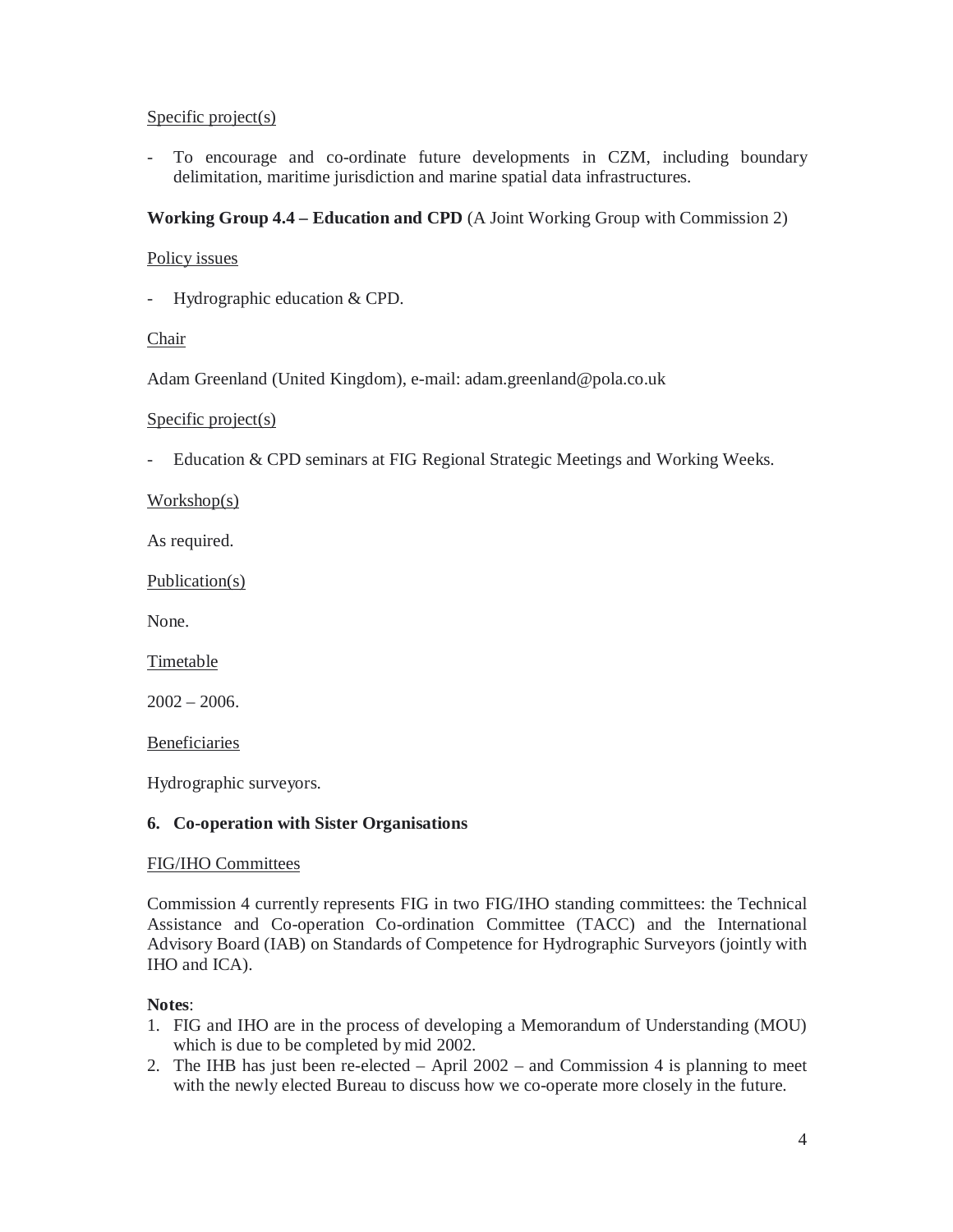In light of the proposed MOU between FIG and IHO and the lack of FIG activity on TACC, Commission 4 intends to withdraw from this standing committee.

The role of the International Advisory Board on Standards of Competence for Hydrographic Surveyors is

- to develop and up-date international standards of competence for hydrographic surveyors
- to review the academic programme of educational institutions that are seeking IHO accreditation of their hydrographic programmes.

Commission 4 delegates to the Advisory Board will participate actively in its work during the next four years. As and when required, Commission 4 will actively seek new members to represent FIG on the IAB.

# **7. Co-operation with the United Nations agencies**

Commission 4 will participate in the co-operation with the United Nations agencies on topics that are related to commission expertise (e.g. marine cadastre) and on guidance by the Council.

### **8. Cultures and Languages**

Commissions endorse the underlying concept that respect for Cultural and Linguistic issues is of paramount importance and that Commissions will be sensitive to these issues in the way they work. This will be implemented by encouraging multilingual abstracts and presentations in general meetings and through the use of an appropriate regional language during regional meetings.

# **9. Other Activities**

Maintain and develop the commission web page, linkages to other relevant home pages and new pages or other networks for special projects, to keep commission delegates, other FIG members, users of surveying services and the public involved in and informed about the work of the commission.

#### **10. Calendar of Events**

**2002** CHC2002, May – Toronto, Canada Hydro 2002, October – Kiel, Germany

**2003** FIG Working Week FIG Regional Meeting 7th SE Asian Survey Congress, November - Hong Kong

**2004** FIG Working Week, Athens, Greece FIG Regional Meeting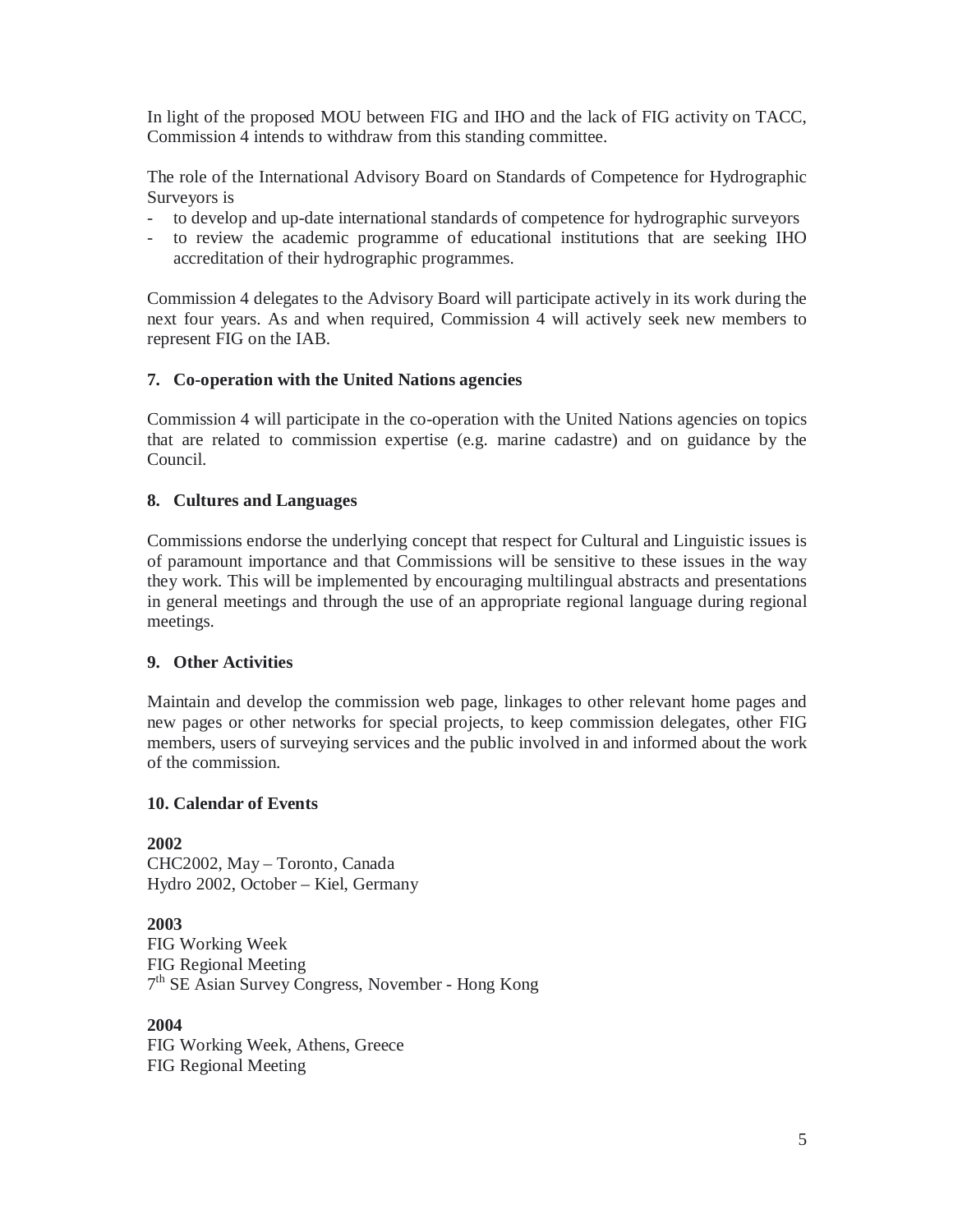**2005** FIG Working Week 7-12 May, Cairo, Egypt FIG Regional Meeting

**2006**  FIG XXIII Congress, Munich, Germany

#### **11. Commission Officers**

#### **Commission Chair**

Adam Greenland Port of London Authority Royal Pier Road Gravesend, Kent DA12 2EU UNITED KINGDOM Tel. + 44 1474 562 208 Fax + 44 1474 562 304 E-mail: adam.greenland@pola.co.uk

#### **Vice Chair – Administration & Communication**

Andrew Leyzack Central and Arctic Region Canadian Hydrographic Service 867 Lakeshore Road P.O. Box 5050 Burlington, Ontario L7R 4A6 CANADA Tel. + 1 905 336 4538 Fax + 1 905 336 8916 E-mail: leyzacka@dfo-mpo.gc.ca

### **Working Group 4.1 – Strategic Partnerships**

Adam Kerr Flagstaff Cottage Lamorna Penzance Cornwall TR19 6XQ UNITED KINGDOM Tel. + 44 1736 731 228 Fax + 44 1736 731 976 E-mail: kerr@cwcom.net

#### **Working Group 4.2 – Vertical Reference Frame**

Dr. Ahmed El-Rabbany, Canada Geomatics Engineering Program Department of Civil Engineering Ryerson University 350 Victoria Street Toronto, Ontario